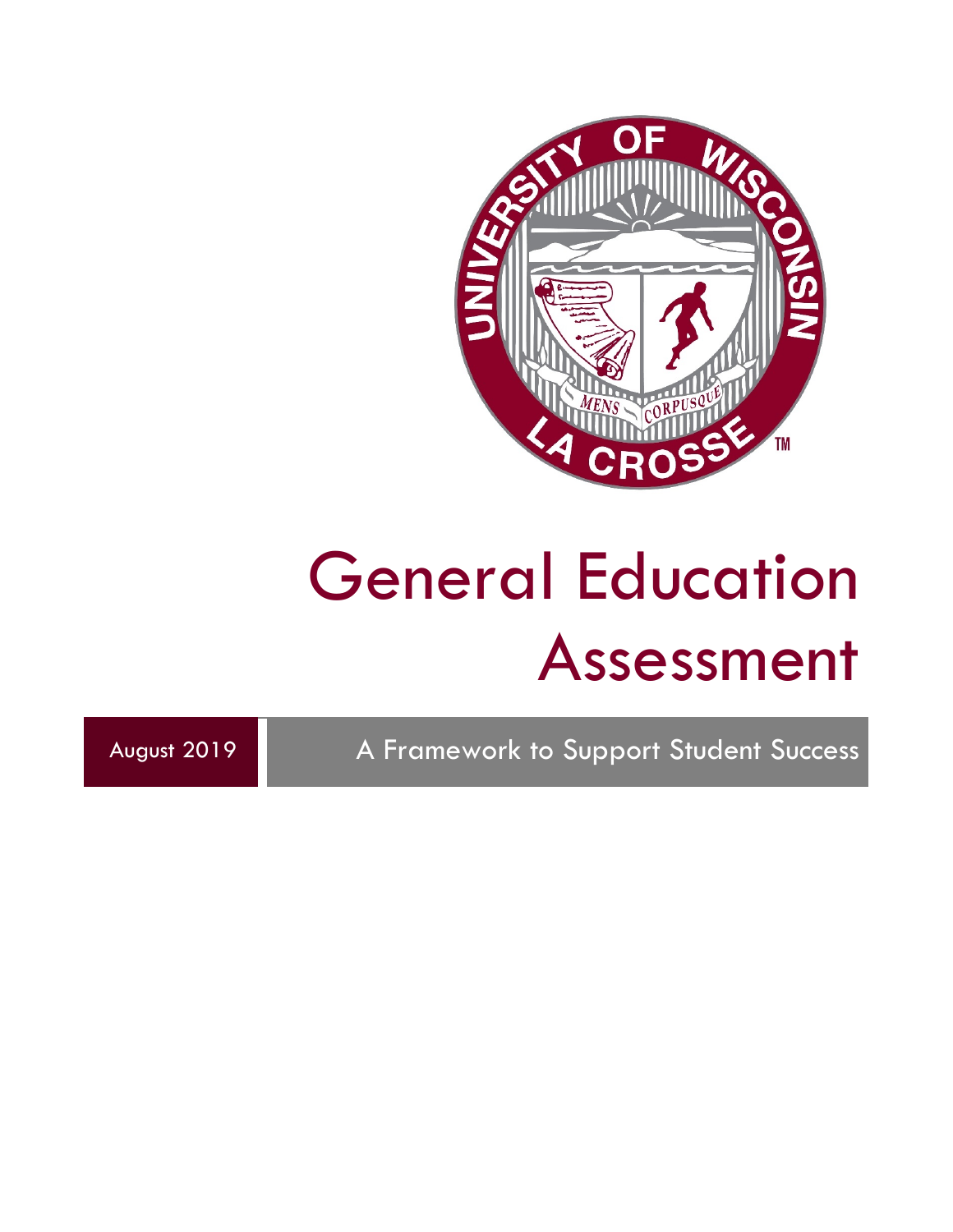#### **A FRAMEWORK TO SUPPORT STUDENT SUCCESS**

## **OVERVIEW**

Student success is at the heart of [UWL's mission,](https://www.uwlax.edu/chancellor/mission/) which is grounded in the liberal arts and dedicated to promoting "curiosity and life-long learning through collaboration, innovation, and the discovery and dissemination of new knowledge." As an institution of higher learning, UWL "prepares students to take their place in a constantly changing world community." General Education (GE) is a core institutional strategy for providing this preparation. In what ways does UWL's GE program prepare students for success? How successful is the GE program itself and where might improvements be made? Ongoing assessment efforts have not yet been able to answer either of these questions satisfactorily. This report offers a framework for the improvement of GE assessment processes that can lead to data-driven improvements to the GE program itself.

The goals of this framework are to

- 1. improve *programmatic assessment* of the GE program as it currently exists (that is, without changing the current program categories, credit requirements, etc.); and
- 2. support ongoing outcomes-driven, evidence-based *program revision* focused on student success.

These goals can be accomplished by making more explicit how UWL's GE program aligns with UW System [Shared Learning Goals,](https://www.wisconsin.edu/uw-policies/download/Shared-Learning-Goals.pdf) which includes a commitment to the [AAC&U LEAP Initiative](https://www.aacu.org/leap) and [Essential Learning](https://www.aacu.org/leap/essential-learning-outcomes)  [Outcomes,](https://www.aacu.org/leap/essential-learning-outcomes) and by taking advantage of nationally-validated assessment resources and tools such as [LEAP](https://www.aacu.org/value)  [VALUE rubrics.](https://www.aacu.org/value) This framework does not aim to work out the details of a solution, although sample models have been drafted, but rather to outline a process for faculty governance and the university community to work collectively toward these goals. This framework has seven components, each to be discussed below:

#### Rationale

- I. Evaluating the GE Program as a strategic priority
- II. Building on previous efforts to assess the GE program
- III. Aligning with the LEAP initiative and UW System requirements

#### Framework

- IV. Adopting LEAP Essential Learning Outcomes and VALUE rubrics
- V. Mapping outcomes and rubrics onto the GE program
- VI. Planning programmatic assessment of GE
- VII. Coordinating roles, responsibilities, and actions

Research and recommendations included in this report are provided for use by standing committees (principally, the General Education Committee, the General Education Assessment Committee, and Faculty Senate) as well as related working groups and other University stakeholders.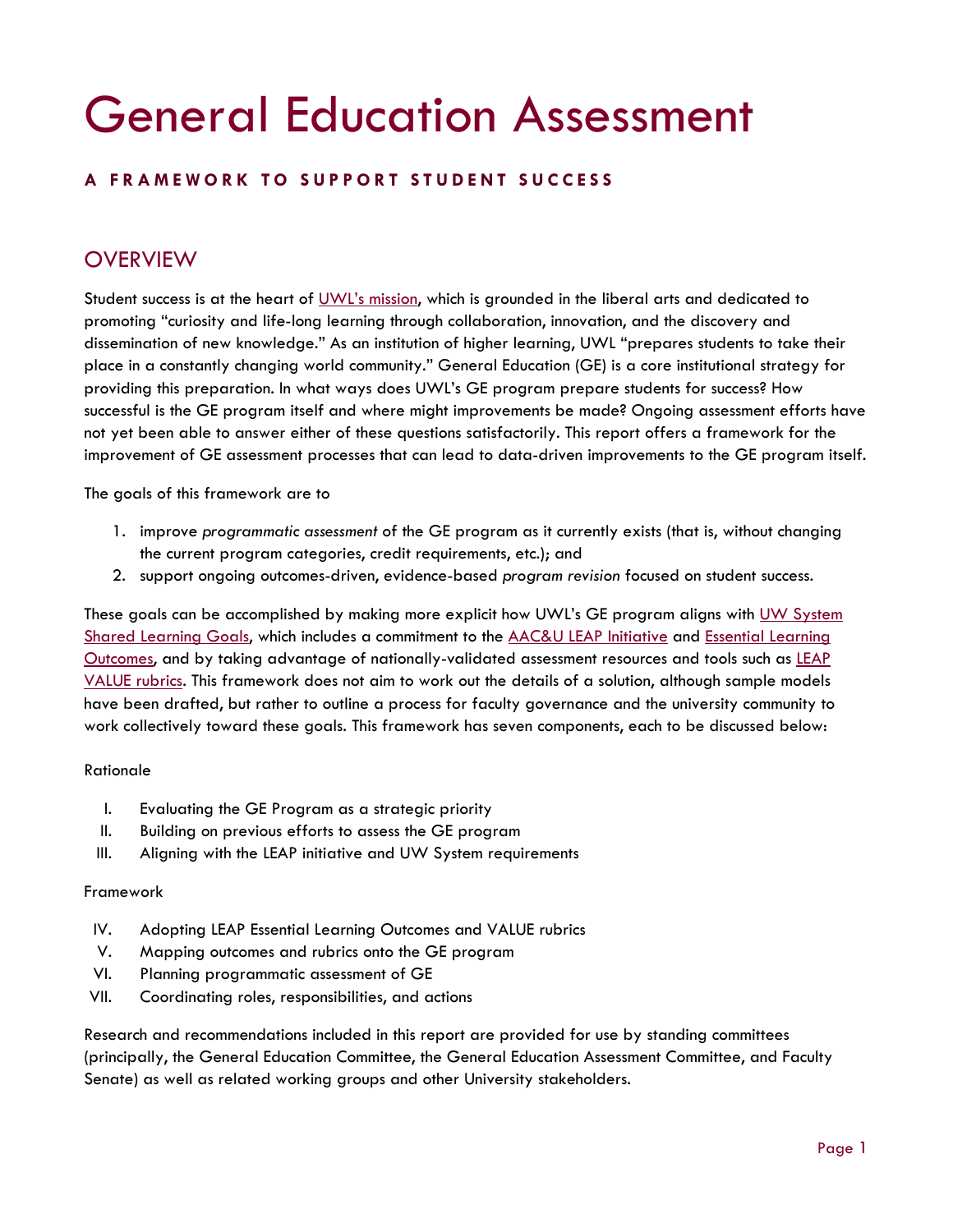## RATIONALE

## I. EVALUATING THE GE PROGRAM AS A STRATEGIC PRIORITY

The [Advancing Transformational Education pillar of Sustaining Excellence, the UWL Strategic Plan,](https://www.uwlax.edu/info/strategic-plan/) lists as one of its core goals to "evaluate and revise the General Education program." As of Summer 2019, several changes have been made to the program, including the following:

- The adoption of a first-year seminar requirement for all new first-year and transfer students with fewer than 30 credits, piloted in fall 2019 and with full implementation in fall 2020;
- The reduction in required GE credits from 48 to 42 total, beginning in the 2020-21 catalog year, and
- The adoption in October 2018 of a revised [Mission Statement and Program Goals](http://catalog.uwlax.edu/undergraduate/generaleducation/) for the GE program.

## **Programmatic assessment of student learning within the GE program has not yet been addressed.**

Proposals to reform the GE program would be greatly enhanced if they were informed by programmatic assessment data related to student achievement and success, thus enabling evidence-based decision-making among university stakeholders. However, program-level evidence about the efficacy and impact of GE at UWL has been lacking, making it impossible to generate data-driven assessments of program strengths and weaknesses. The framework presented in this report could be used to generate such data, which could provide a solid foundation for broader, ongoing efforts to revise the GE program. By taking advantage of faculty governance in standing committees (that is, those currently charged with GE curriculum oversight which have representative committee memberships, transparent decision-making processes, and established reporting lines), this framework makes use of existing resources related to this strategic priority.

## II. BUILDING ON PREVIOUS EFFORTS TO ASSESS THE GE PROGRAM

In May 2006, the Higher Learning Commission (HLC) identified UWL's GE program as an area of concern. The [2006 HLC r](https://uwlax-my.sharepoint.com/:b:/g/personal/kparker_uwlax_edu/ESD2K8nyeCFAqRT1LYZyvwYBiIeABwRI5SSgpN8e_YMFNg?e=dBOKV4)eport (cited here in a 2009 monitoring report submitted by UWL) indicated a need for HLC follow-up because "there is no plan for the systematic assessment of the learning goals associated with the GE curriculum, an essential first step toward determining the effectiveness of the general education program." In fall of 2008, Faculty Senate formed the General Education Assessment Committee (GEAC), first as an ad-hoc but later as a standing committee, to implement a course-embedded [assessment process](https://drive.google.com/file/d/0B5olNNrU5bqudnJHUW9FZDFmb3c/view) and report results to the General Education Committee (GEC) and Faculty Senate. In 2011 HLC accepted and approved a final [Monitoring report](https://uwlax-my.sharepoint.com/:b:/g/personal/kparker_uwlax_edu/Ec6HMM5GgNhBp8JHM_6hj3wBMDpY4FCcAo4V2gDrOGQQug?e=PWmXYX) from UWL. Further, in 2009, Faculty Senate moved to restructure [GE learning outcomes](https://uwlax-my.sharepoint.com/personal/kparker_uwlax_edu/_layouts/15/onedrive.aspx?id=%2Fpersonal%2Fkparker%5Fuwlax%5Fedu%2FDocuments%2FStrategic%20Planning%2FTransformational%20Education%20Pillar%2FGen%20Ed%20AAG%20Folder%2FGen%20Ed%20History%2FNovember%202009%20GE%20SLOs%2Epdf&parent=%2Fpersonal%2Fkparker%5Fuwlax%5Fedu%2FDocuments%2FStrategic%20Planning%2FTransformational%20Education%20Pillar%2FGen%20Ed%20AAG%20Folder%2FGen%20Ed%20History&cid=952cff01-fbd8-4b7b-b419-2b3024e821e4) to better align with LEAP and [UW System Shared Learning Goals.](https://www.wisconsin.edu/uw-policies/download/Shared-Learning-Goals.pdf)

After more than a decade, it is time to review the extent to which the current approach to GE assessment is fulfilling its purposes. Namely, to what extent has GE assessment determined the effectiveness of the GE program as a whole and made systematic improvements? Instructors and departments across campus as well as members of GEAC have devoted considerable energy to the task of gathering, analyzing, and reporting course-level assessment data. According to the Faculty Senate [General Education assessment](https://www.uwlax.edu/faculty-senate/general-education/general-education-assessment/) website, "This data is then used as a source of information to facilitate both *programmatic* and course level improvements." **To date, there have been no programmatic improvements based on GE assessment data although course-**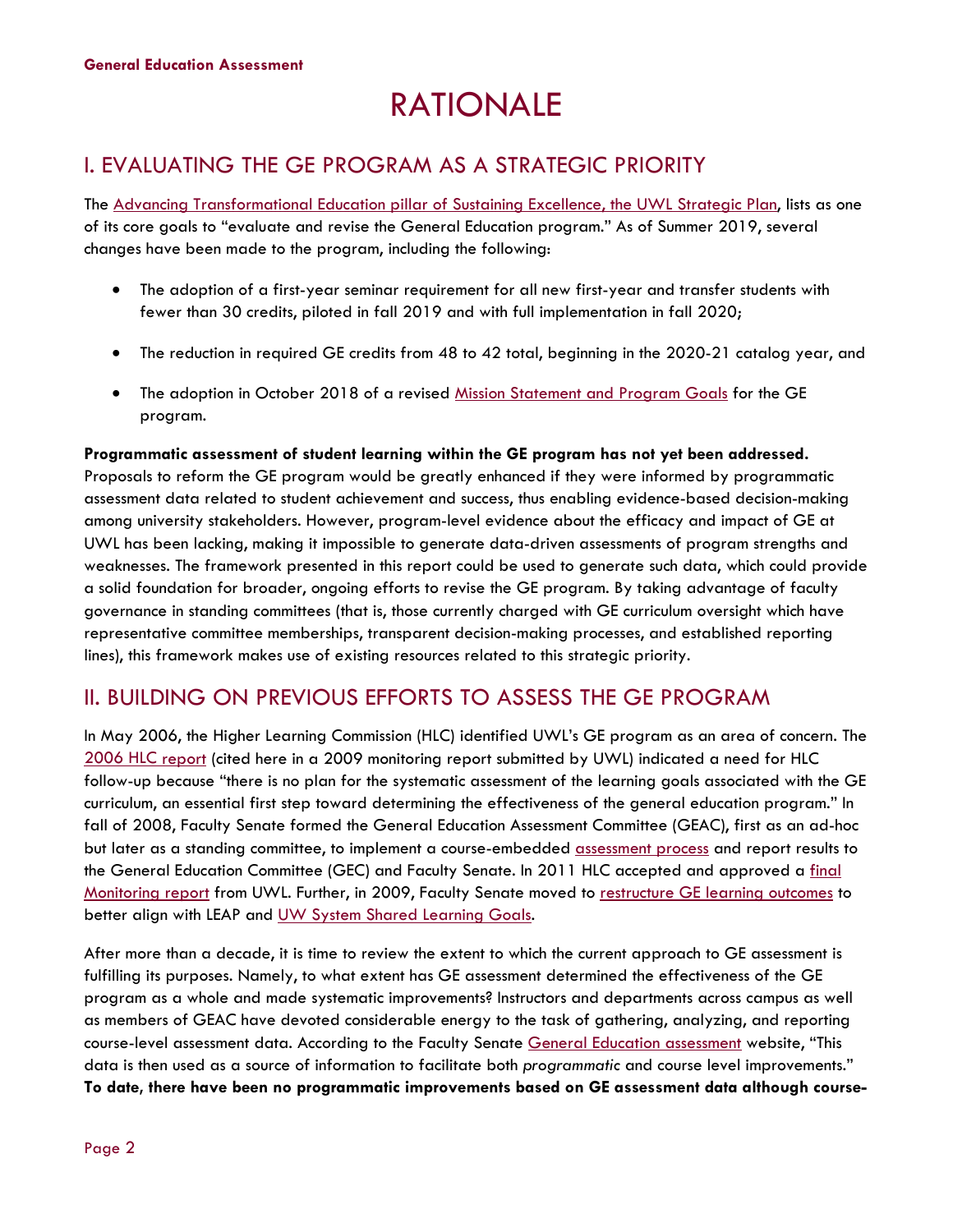**level improvements may be widespread.** This makes it difficult to make assessment-driven changes to the GE program as a whole and could negatively affect UWL at future HLC site visits. This lack of programmatic assessment has been recognized by Faculty Senate with special charges for both [GEC](https://drive.google.com/drive/folders/19JA7RUstroz-gBuPeRwv198cRWLUovCx) and [GEAC](https://drive.google.com/drive/folders/1-XZAsyB3UAyqmLC42QveykiSViu49Va_) in the 2018-2019 academic year.

#### **Lack of Program-Level GE Assessment**

The lack of program-level GE assessment is principally due to the design of the current GE assessment process (described in detail on the [UWL General Education Assessment website\)](https://www.uwlax.edu/faculty-senate/general-education/general-education-assessment/). Each course within GE, with few exceptions, must be assessed at least once within each two-year cycle. The course-embedded process has four major steps:

| 1. Assessment planning<br>survey                                                            | 2. Assessment plan                                                                                                                                                                                     | 3. Assessment findings<br>and operational plan                                                                                                                                                                                                              | 4. Status report                                                                                                                   |
|---------------------------------------------------------------------------------------------|--------------------------------------------------------------------------------------------------------------------------------------------------------------------------------------------------------|-------------------------------------------------------------------------------------------------------------------------------------------------------------------------------------------------------------------------------------------------------------|------------------------------------------------------------------------------------------------------------------------------------|
| Departments indicate<br>when courses will be<br>offered and which SLOs<br>will be assessed. | Departments write<br>course-specific SLOs<br>that align with GE<br>program-level SLOs,<br>develop an assessment<br>task, and create a<br>rubric, all of which are<br>reviewed and<br>approved by GEAC. | Departments implement<br>tasks and report results<br>to GEAC, indicating<br>whether changes to<br>curricula, pedagogy,<br>assessment task, or<br>assessment rubric are<br>warranted, including an<br>operational plan for<br>implementing these<br>changes. | Departments document<br>changes that were<br>actually made to<br>curricula, pedagogy,<br>assessment task, or<br>assessment rubric. |

Within this model, departments take primary responsibility for the design of assessment measures, the analysis of results, and the implementation of action steps. GEAC plays largely a supportive role, coordinating department-level work and monitoring compliance. Though the work done by GEAC since 2009 has helped significantly in improving the understanding of assessment for many instructors across campus (particularly the use of rubrics), the course-embedded process is relatively time-consuming and labor-intensive, creating workload concerns for both instructors and members of GEAC. There exists a lack of consistency among departments as to who is responsible for assessment task and rubric creation, which, when combined with difficulties of timeline and general turnover of instructors, makes it impossible for GEAC to provide proper training in designing assessment measures. **Rubrics created are therefore inconsistent, leading to concerns about the reliability and validity of results.** Additionally, because GEAC members spend most of their efforts on assisting with rubric creation, instructors frequently express concerns that they are designing these assessment measures solely to satisfy GEAC *rubric requirements* and that the end results are not necessarily meaningful or useful.

GEAC's focus on support and accountability would be time well spent with regards to program-level assessment if collected data yielded information about achievement of student learning outcomes across the program, but the current process instead suggests to many instructors that GEAC's purpose is to monitor teaching efficacy or ability within individual courses, contributing further to a negative perception of the value of GE assessment.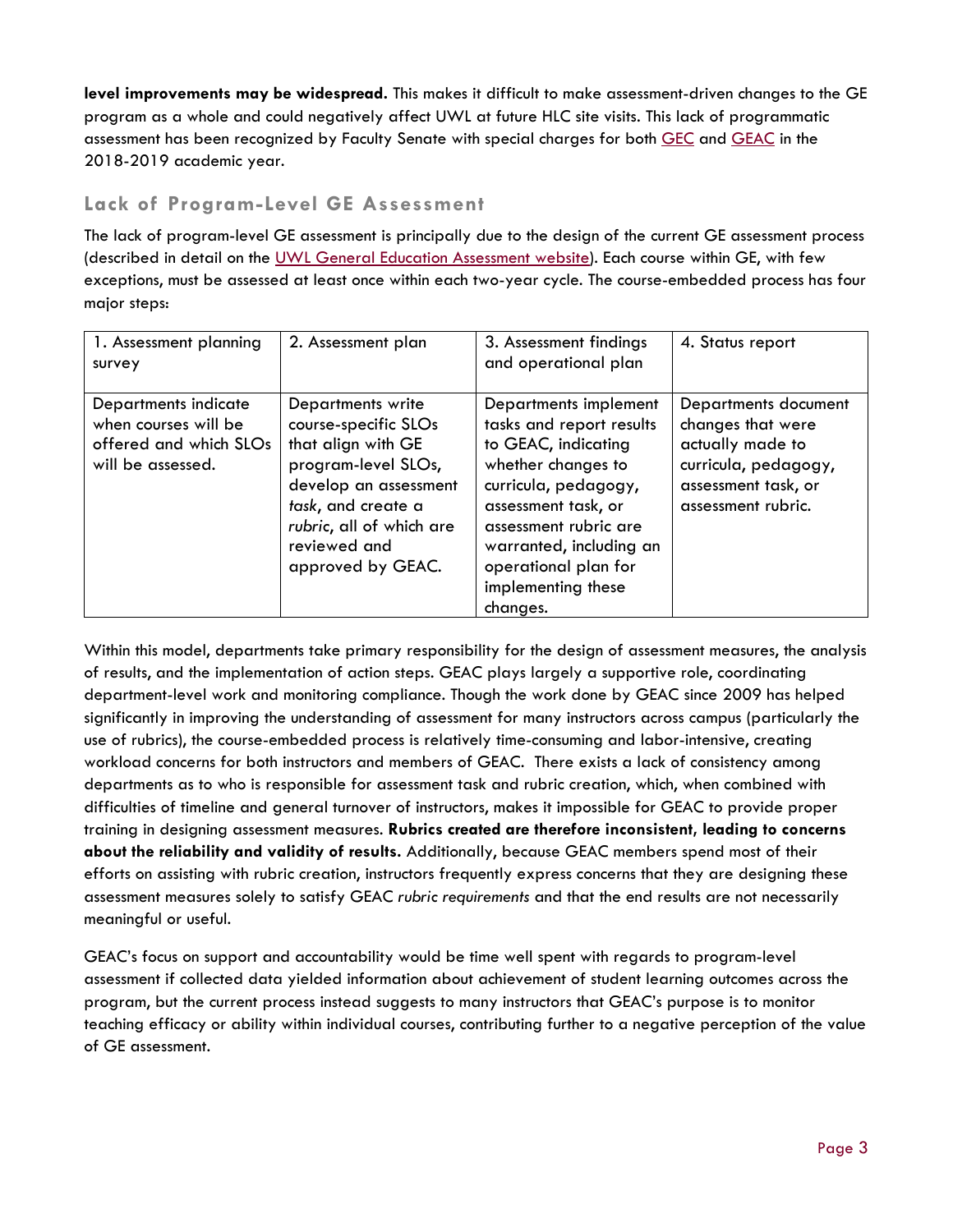**With persistent problems related to the aggregation and utility of assessment data, the time has come for UWL to move to the next phase by coordinating intentional programmatic assessment of GE.** Without programmatic assessment, it is difficult to understand how students' learning progresses from the beginning to the end of the GE program with no opportunities to close the assessment loop. No substantive data has been collected that would provide support for making changes to the program.

It should be noted that the course-embedded assessment process has been supplemented by two other data streams: the [National Survey on Student Engagement \(NSSE\) and Collegiate Learning Assessment \(CLA\)](https://www.uwlax.edu/institutional-research/assessment-transparency-framework/evidence-of-student-learning/)<sup>1</sup>. These nationally validated instruments have generated institution-level data and remain essential for understanding student success in the GE program. The primary focus of GEAC assessment processes should aim to supplement indirect measures such as NSSE with direct measures.

#### **Lack of Documented Assessment of All GE SLOs**

Another challenge with current GE assessment is that not all SLOs are assessed in a way to ensure balanced student contact with each SLO. There are currently six [SLOs in UWL's GE program.](http://catalog.uwlax.edu/undergraduate/generaleducation/#slotext)

Students will demonstrate knowledge and abilities relating to:

- 1. human cultures and the natural world;
- 2. critical and creative thinking;
- 3. aesthetic perspectives and meaning;
- 4. effective communication;
- 5. interaction in intercultural contexts;
- 6. individual, social, and environmental responsibility.

In the 2015-2016 school year, the UWL Office of Institutional Research, Assessment, and Planning (IRAP) examined the coverage of GE SLOs against course enrollment patterns of graduating students in order to determine if graduating students have been enrolled in a class which assessed each GE SLO. The [st](https://uwlax-my.sharepoint.com/:b:/g/personal/kparker_uwlax_edu/EVoULy06tSpDvNOwxjuHxo8BTbGgui6vqq7gLHPU-pOJZQ?e=Tf7d5Y)udy found 90% or greater coverage of the SLOs in the program for the student population studied; however, only 65% of students had been enrolled in a class that assessed "Knowledge of Human Cultures and the Natural World." (To be clear, this did not mean students had not been exposed to the *content*; it only showed that we do not have evidence of *assessment* taking place.) Because faculty teaching in GE choose the SLO they plan to

<span id="page-4-0"></span><sup>1</sup> UWL used to participate more consistently in the Collegiate Learning Assessment (CLA+) when UW System funded our participation as part of the Voluntary System for Accountability. GEC adopted the CLA in 2006-07, and it has been administered twice since that time to first-year students and seniors. "The test is designed to measure the institution's "value added" to the development of students' analysis and problem solving skills; scientific and quantitative reasoning; critical reading and evaluation; and ability to critique an argument" (About  $CLA+$ ). UWL will next participate in Fall 2019, as we have not participated since Fall 2011. A plan for administration by UW System in the 2015-16 school year did not come to pass; thus, UWL must pay for future administrations. Despite the challenges of time and sampling, we still recommend participation in CLA+.

[Past results from the CLA+](https://www.uwlax.edu/globalassets/offices-services/institutional-research/cla-executive-summary-2007-2008.pdf) placed UWL in the 96<sup>th</sup> percentile for value-added estimates of performance; meaning, learning gains of UWL students exceeded the gains of students at 96 percent of the institutions that par�cipated in the CLA.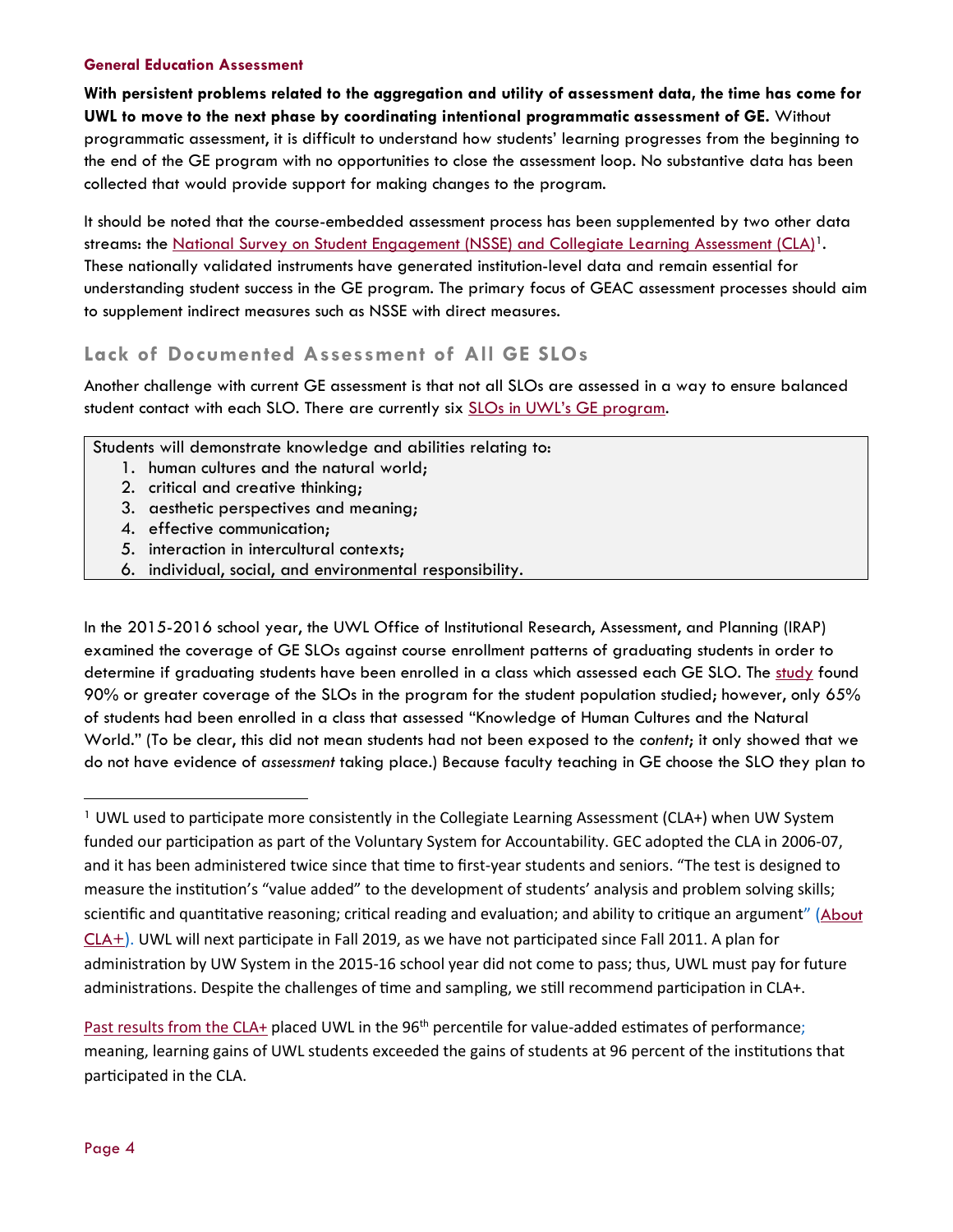assess in each semester, gaps are likely to persist, resulting in incomplete coverage. While charge letters to subsequent GE committees have suggested addressing this concern (see, as examples, the most recent [GEC](https://drive.google.com/file/d/1nqXm3iRRa-KethgXDDxNWiIOP5hl-C4Z/view) and [GEAC](https://drive.google.com/file/d/1mcx_nTP3ghPin0L2Er-MEON7LqetzL06/view) charge letters, dated August 9<sup>th</sup>, 2018), to date this has not been resolved. As a program we have no means of comparing findings across SLOs or developmentally (based on student academic rank).

## **Faculty Perceptions of the Current Assessment Process**

In May 2019, a survey was administered to all faculty across campus to ascertain perceptions of the current assessment process (see Appendix A). The survey, which yielded 76 responses, suggests areas of high-need as identified by faculty respondents. While there was **no broad call for a radical re-envisioning of the current SLOs or a complete overhaul of our GE program**, there were serious concerns that **students are not aware of, nor able to articulate, the value of the current GE program**. The question, "Students completing the GE program are aware they are achieving these outcomes," yielded the following responses:

| Answer            | %      | Count          |
|-------------------|--------|----------------|
| Strongly agree    | 0.00%  |                |
| Agree             | 2.63%  | $\mathfrak{p}$ |
| Somewhat agree    | 13.16% | 10             |
| Neither agree nor | 17.11% | 13             |
| disagree          |        |                |
| Somewhat disagree | 17.11% | 13             |
| <b>Disagree</b>   | 32.89% | 25             |
| Strongly disagree | 17.11% | 13             |

Faculty tend to see GE SLOs as course-specific outcomes, not program-level outcomes. This is due to the practice of assessments focusing on course-specific SLOs that align with program outcomes rather than focusing on the program outcomes themselves. Designing a new program-level assessment process would be a first step to address this deficiency.

## III. ALIGNING WITH THE LEAP INITIATIVE AND UW SYSTEM REQUIREMENTS

## **The LEAP Initiative**

[LEAP \(Liberal Education and America's Promise\)](https://www.aacu.org/leap) is an initiative of the [American Association of Colleges and](https://www.aacu.org/)  [Universities \(AAC&U\),](https://www.aacu.org/) started in 2005 to promote the importance of liberal education through advocacy and campus action. According to AAC&U's website, "Through LEAP, hundreds of campuses are making far-reaching educational changes to help all their students—whatever their chosen field of study—acquire the broad knowledge, higher-order capacities, and real-world experience they need to thrive both in the economy and in a globally engaged democracy." **The [UW System joined LEAP](https://www.aacu.org/leap/states/wisconsin) at its inception in 2005 and made Wisconsin the first LEAP state.** Two of several LEAP initiatives are [Essential Learning Outcomes](https://www.aacu.org/leap/essential-learning-outcomes) and [VALUE](https://www.aacu.org/value-rubrics)  [\(Valid Assessment of Learning in Undergraduate Education\) rubrics.](https://www.aacu.org/value-rubrics)

As part of the UW System, UWL is already committed to the LEAP initiative. Clear evidence of this can be found in the current SLO structure, which was meant to align with the [UW System Shared Learning Goals](https://www.wisconsin.edu/uw-policies/download/Shared-Learning-Goals.pdf) for [baccalaureate students.](https://www.wisconsin.edu/uw-policies/download/Shared-Learning-Goals.pdf) Linked to LEAP's Essential Learning Outcomes, these shared goals were adopted by the UW System Board of Regents as a framework that each UW system institution is expected to embrace.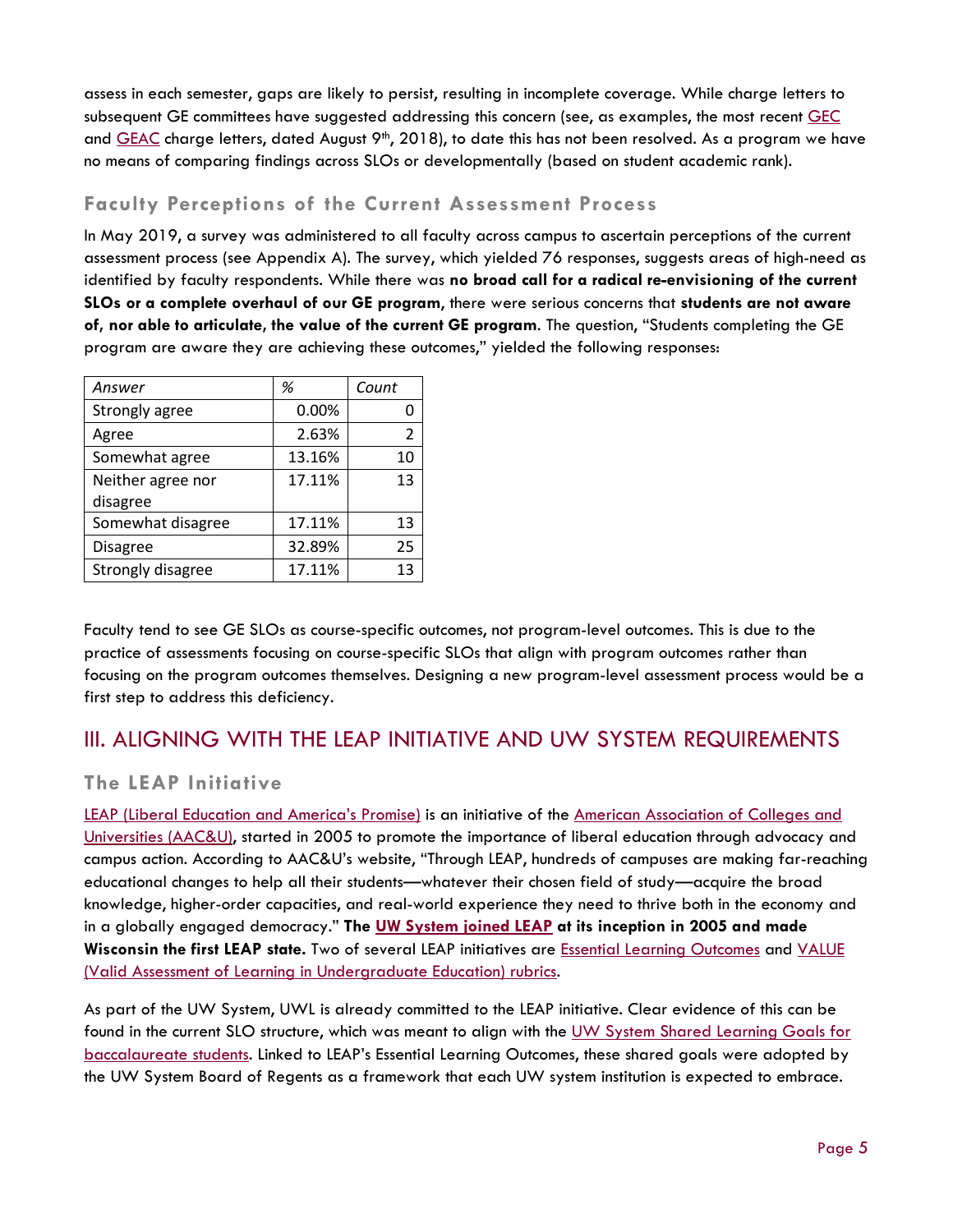The current UWL SLO structure uses the UW System five Shared Learning Goals while adding a sixth SLO related to aesthetic perspective.

#### **UW System Shared Learning Goals for Baccalaureate Students**

- **Knowledge of Human Cultures and the Natural World,** including breadth of knowledge and the ability to think beyond one's discipline, major, or area of concentration. This knowledge can be gained through the study of the arts, humanities, languages, sciences, and social sciences.
- **Critical and Creative Thinking Skills,** including inquiry, problem solving, and higher order qualitative and quantitative reasoning.
- **Effective Communication Skills,** including listening, speaking, reading, writing, and information literacy.
- **Intercultural knowledge and competence,** including the ability to interact and work with people from diverse backgrounds and cultures; to lead or contribute support to those who lead; and to empathize with and understand those who are different than they are.
- **Individual, Social and Environmental Responsibility,** including civic knowledge and engagement (both local and global), ethical reasoning, and action.

[Past revisions of UWL's SLO structure](https://drive.google.com/file/d/0B5olNNrU5bquT1ZkbUxVMkROdEU/view?usp=sharing) in 2014 have retained the structure of the UW System Shared Goals but have eliminated wording that improves comprehensibility—and hence program-level assessibility—of these outcomes. By explicitly adopting LEAP's Essential Learning Outcomes, which are an updated version of the UW system Shared Learning Goals, UWL can reaffirm its alignment with the UW System and LEAP simultaneously. In so doing, UWL will be participating in a national response to contemporary demands for more college-educated workers and more engaged and informed citizens. **Adopting the Essential Learning Outcomes in full or modified form will be a "leap" forward because UWL will (1) have a more clearly articulated value of the GE program and (2) gain access to well-vetted assessment models, resources, and tools to assist with program-level assessment.**

#### **UW System Transferability Requirements**

Revision of the GE program is limited by the need for UWL to stay within [UW System transferability](https://www.wisconsin.edu/uw-policies/uw-system-administrative-policies/uw-system-undergraduate-transfer-policy/)  [requirements](https://www.wisconsin.edu/uw-policies/uw-system-administrative-policies/uw-system-undergraduate-transfer-policy/) (see Appendix C for a comparison of GE programs within the UW system), which align with UW Shared Learning Goals and the LEAP Essential Learning Outcomes. The UW System has largely been structured around this model, and any programmatic assessment will thus need to align itself closely to the LEAP Essential Learning Outcomes—all of which have evidence-based VALUE rubrics that frame their assessment.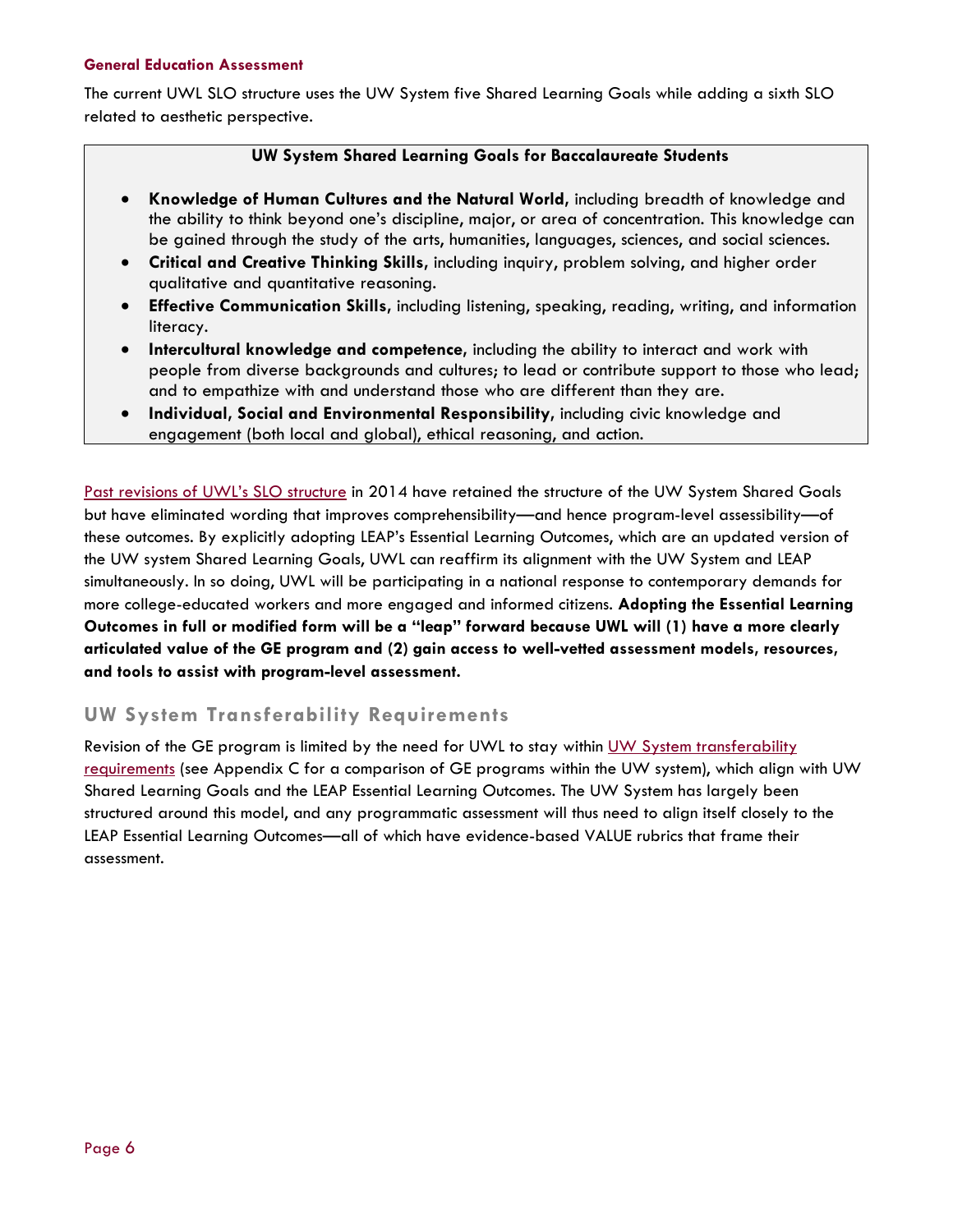## FRAMEWORK

## IV. ADOPTING LEAP ESSENTIAL LEARNING OUTCOMES AND VALUE RUBRICS

The LEAP initiative is focused on and organized around **Essential Learning Outcomes** that are described in *[College Learning for the New](http://www.aacu.org/leap/documents/GlobalCentury_final.pdf) Global Century* in accordance with a set of [Principles of Excellence.](http://www.aacu.org/leap/documents/PrinciplesExcellence_chart.pdf) They provide a framework to guide assessment of students' cumulative progress through college. These outcomes communicate to students, instructors, administrators and external audiences the value of GE and how it contributes to student success.

The LEAP Essential Learning Outcomes are defined as follows:

#### **LEAP Essential Learning Outcomes**

Beginning in school, and continuing at successively higher levels across their college studies, students should prepare for twenty-first-century challenges by gaining:

#### **Knowledge of Human Cultures and the Physical and Natural World**

• Through study in the sciences and mathematics, social sciences, humanities, histories, languages, and the arts

*Focused* by engagement with big questions, both contemporary and enduring

#### **Intellectual and Practical Skills, Including**

- Inquiry and analysis
- Critical and creative thinking
- Written and oral communication
- Quantitative literacy
- Information literacy
- Teamwork and problem solving

*Practiced extensively*, across the curriculum, in the context of progressively more challenging problems, projects, and standards for performance

#### **Personal and Social Responsibility, Including**

- Civic knowledge and engagement—local and global
- Intercultural knowledge and competence
- Ethical reasoning and action
- Foundations and skills for lifelong learning

*Anchored* through active involvement with diverse communities and real-world challenges

#### **Integrative and Applied Learning, Including**

• Synthesis and advanced accomplishment across general and specialized studies

*Demonstrated* through the application of knowledge, skills, and responsibilities to new settings and complex problems

**UWL can move toward programmatic assessment and clarify how GE fulfills the mission of the University by adopting, in whole or part, the LEAP Essential Learning Outcomes.** If adopted, UWL will be able to use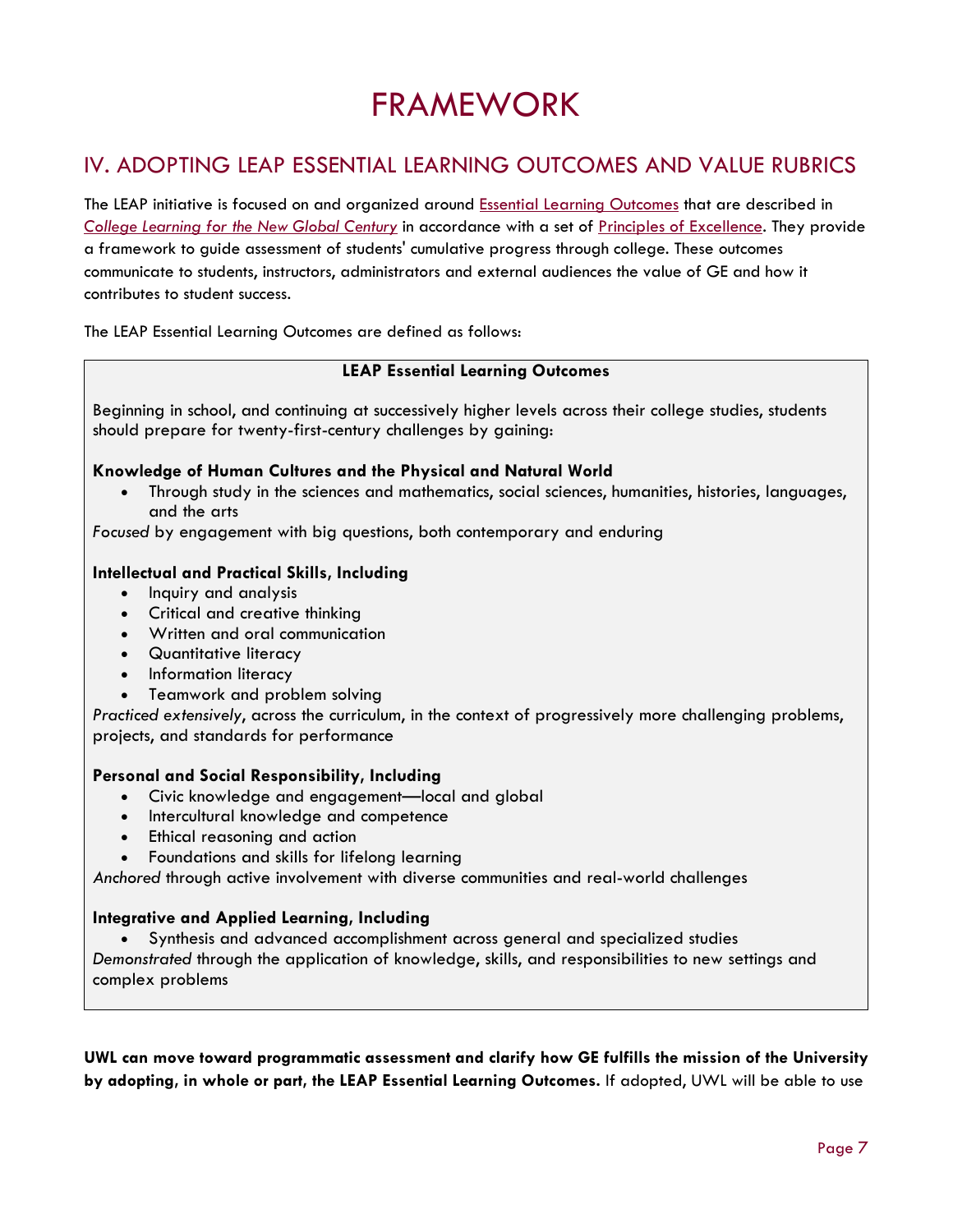[VALUE \(Valid Assessment of Learning in Undergraduate Education\)](https://www.aacu.org/value) rubrics associated with the Essential Learning Outcomes. The VALUE rubrics, which were released in the fall of 2009, were developed by teams of faculty and other education professionals from over 100 higher education institutions of varying sizes and types from across the country. These rubrics were developed specifically for the LEAP Essential Learning Outcomes. According to AAC&U's VALUE website, "Each rubric was developed from the most frequently identified characteristics or criteria of learning for each of the 16 learning outcomes. Drafts of each rubric were then tested by faculty with their own students' work on over 100 college campuses." The VALUE rubrics have been approved for use in meeting national standards for accountability and can be used for self-study reports and accreditation reviews. There are [16 VALUE rubrics](https://www.aacu.org/value-rubrics) which have been [validated](https://www.aacu.org/value/research) and [vetted](https://www.aacu.org/peerreview/2018/Fall/Research) to align with the Essential Learning Outcomes with multiple published [case studies](https://www.aacu.org/value/casestudies) which illustrate their effectiveness. The use of these rubrics will allow for assessment across disciplines and provide a richer picture of GE SLOs.

**Unlike the rubrics that instructors create as part of the current GE assessment process, VALUE rubrics are programmatic by design.** They include general descriptors which are applicable to a wide range of disciplines and capture students' performance at "benchmark," "milestone" and "capstone" levels. Using these rubrics would permit the aggregation of data across courses, student levels, as well as GE categories, enabling program-level assessment and systematic improvement of GE.

It is a tall order to expect a GE program *alone* to implement and evaluate all aspects of the LEAP Essential Learning Outcomes. In [College Learning for the New Global Century,](https://uwlax-my.sharepoint.com/:b:/g/personal/kparker_uwlax_edu/EQkbVr-9UcVEm9xF5FbCaW8BFlAv5fiHyvb17nXo9KN0bw?e=hgksyt) the document originating LEAP in January 2007, the authors write, "General education plays a role, but it is not possible to squeeze all these important aims into the general education program alone. The majors must address them as well."

A weakness of our current GE program is the ability to measure *integrative and applied learning*. A possible starting point for gathering data will exist with the implementation of the first-year seminar; an end point of capstone (supplemented by CLA+) exists for seniors in many majors across campus. It is best to leverage the work in the major capstone to help measure student learning over time. By consulting with UWL college Academic Service Directors, it was determined that 83% of current students already require a capstone-like experience for their major (see Appendix D) which could be leveraged for GE assessment purposes.

## V. MAPPING OUTCOMES AND RUBRICS ONTO THE GE PROGRAM

GE at UWL is defined in the [Undergraduate Catalog](http://catalog.uwlax.edu/undergraduate/generaleducation/) in three principal ways: program goals, SLOs, and language used to describe requirements in different categories. The current assessment process asks departments and instructors to self-identify which SLOs match the courses that are listed within each category. This results in numerous issues. A course listed under "Literacy: tools for skilled communication (GE 01)" need not be assessed on the outcome related to "effective communication" and a course under "Self and society: understanding oneself and the social world (GE 06)" may be not assessed for "individual, social, and environmental responsibility," both possibly opting for "critical and creative thinking" instead. **While a one-toone correspondence between SLOs and categories is not necessary, UWL needs to clarify how SLOs and categories are related in order to produce meaningful programmatic assessment results.** In some cases, SLOs may map onto several categories and, in others, only in one. If individual departments select outcomes based on choice alone, then some outcomes may be neglected. On the other hand, if faculty are told which outcomes they must assess, they may resent not having a choice. A blend of these two approaches may be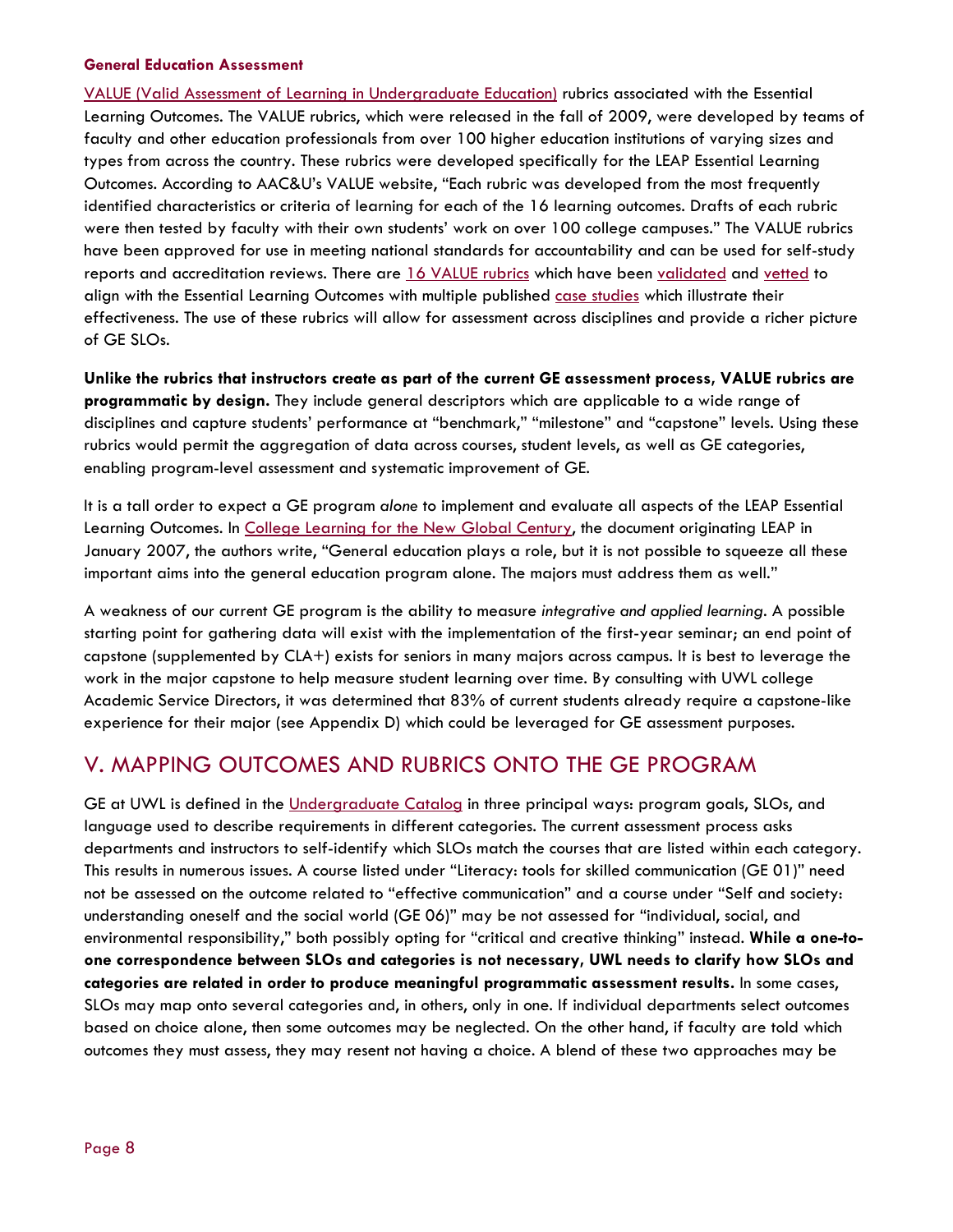ideal. A course may well achieve multiple SLOs but inasmuch as it counts within a category it contributes to the GE as a program as a whole, which must be assessed as such.

Programmatic assessment requires coordination and planning in order to generate aggregable results. Moreover, it is clearly reasonable for students and faculty and external stakeholders to expect an explanation of how particular categories contribute to student success more generally. Discussions about mapping focus on these questions, which may be answered in different ways. A sample model of how LEAP Essential Learning Outcomes and VALUE rubrics may be mapped onto UWL's existing GE program is attached (see Appendix E). This model is shared as a proof of concept. Alternative models should be generated and reviewed alongside it as part of a broader effort to update GE assessment.

## VI. PLANNING PROGRAMMATIC ASSESSMENT OF GE

As stated above, program-level assessment of GE has been lacking. To remedy this situation, once LEAP Essential Learning Outcomes and corresponding VALUE rubrics are selected, UWL can update assessment procedures as follows. This model comes as a result of the interview process with peer and aspirant institutions (see Appendix B) as well as a review of published VALUE rubric case studies.

- 1. GEC and GEAC identify SLOs to target for a given year based on a predetermined mapping/rotation schedule.
- 2. Individual departments identify a course-embedded task (a "signature assignment") that aligns with targeted GE program SLOs and associated VALUE rubrics.
- 3. Student artifacts are uploaded to campus assessment software (currently Taskstream) before the end of the academic year.
- 4. GEAC coordinates an annual assessment workshop. A group of instructors is assembled (with appropriate representation given the targeted SLOs) and trained to use the VALUE rubrics and campus assessment software reviewer tools to assess a sample of student artifacts.
- 5. GEAC analyzes results from the annual assessment workshop, indicating the percentage of students who have achieved benchmark, milestone, and capstone performance levels. Based on findings, GEAC makes recommendations to GEC on whether changes to GE curricula, assessment tasks, or assessment rubrics may be warranted.
- 6. GEAC prepares and disseminates a report that summarizes programmatic results and makes programmatic recommendations for improvement. This report is reviewed by GEC at the beginning of fall semester so that results may inform decision making.
- 7. Results lead to program-level improvements because SLOs and rubrics are themselves programmatic by design.

A comparison with the existing GE assessment approach is included in the following table:

| <b>Current Process</b>                                                                                                                                                                                     | <b>Updated Process</b>                                                                                                                                                                 |  |
|------------------------------------------------------------------------------------------------------------------------------------------------------------------------------------------------------------|----------------------------------------------------------------------------------------------------------------------------------------------------------------------------------------|--|
| 1. Selection of Student Learning Outcomes to be Assessed                                                                                                                                                   |                                                                                                                                                                                        |  |
| Based on a department assessment plan,                                                                                                                                                                     | GEC and GEAC identify GE program SLOs to target                                                                                                                                        |  |
| individual programs/instructors select a GE<br>program outcome and then articulate<br>associated course-specific outcomes. Some<br>program SLOs are less frequently chosen,<br>leading to uneven coverage. | for a given year based on category mapping and<br>rotation schedule and then coordinates programmatic<br>assessment efforts in accordance with best practices<br>recommended by AAC&U. |  |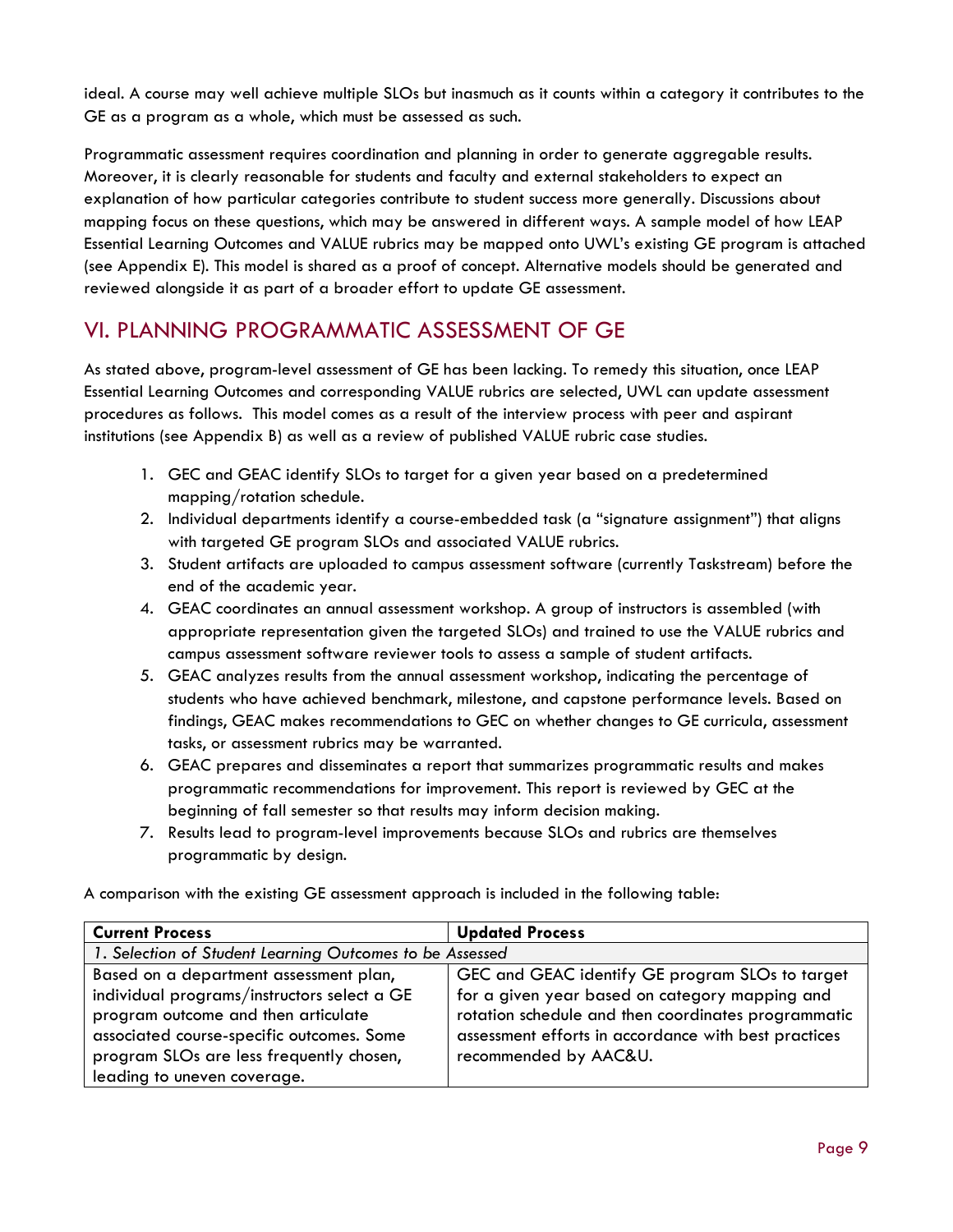| 2. Identify Task                                                                                                                                                                                                                                                                                                                                                                        |                                                                                                                                                                                                                                                                                                                                                     |
|-----------------------------------------------------------------------------------------------------------------------------------------------------------------------------------------------------------------------------------------------------------------------------------------------------------------------------------------------------------------------------------------|-----------------------------------------------------------------------------------------------------------------------------------------------------------------------------------------------------------------------------------------------------------------------------------------------------------------------------------------------------|
| Individual programs/instructors develop a<br>course-embedded assessment instrument.<br>Tasks, which vary significantly, may be<br>completed at any point in the semester.<br>Instruments must be submitted to and<br>approved by GEAC, which works to improve<br>compliance across programs.<br>3. Identify Rubric                                                                      | Individual programs/instructors identify a course-<br>embedded task (a "signature assignment") that aligns<br>with targeted GE program SLOs and associated<br>rubrics. GEAC reviews and approves tasks. GEAC<br>uses AAC&U resources to create and distribute<br>guidelines for selecting and embedding tasks.                                      |
|                                                                                                                                                                                                                                                                                                                                                                                         |                                                                                                                                                                                                                                                                                                                                                     |
| Individual programs/instructors create analytic<br>rubrics using five performance levels to<br>evaluate student work. Rubric traits/evaluation<br>criteria are "homegrown" and therefore all<br>different. Rubrics are rarely field tested for<br>reliability and validity.                                                                                                             | AAC&U VALUE rubrics associated with targeted GE<br>program SLOs are used to assess student work. These<br>program-level rubrics were field tested on over 150<br>campuses and are supported by a growing research<br>base that documents reliability and validity.                                                                                  |
| 4. Gather Student Artifacts                                                                                                                                                                                                                                                                                                                                                             |                                                                                                                                                                                                                                                                                                                                                     |
| Individual programs/instructors collect student<br>artifacts from course-embedded tasks in<br>various ways. Artifacts are not archived,<br>shared, or submitted for programmatic review.                                                                                                                                                                                                | Student artifacts are uploaded to campus assessment<br>software (currently Taskstream) before the end of the<br>academic year. GEAC develops a timeline, shares<br>instructions, and communicates with departments about<br>the process.                                                                                                            |
| 5. Review Student Artifacts                                                                                                                                                                                                                                                                                                                                                             |                                                                                                                                                                                                                                                                                                                                                     |
| Individual programs/instructors assess student<br>artifacts using custom rubrics. Rater bias may<br>be present. No efforts to ensure reliability are<br>required or documented.                                                                                                                                                                                                         | GEAC coordinates annual assessment workshops. A<br>group of instructors is assembled (with appropriate<br>representation given the targeted SLOs) and trained<br>to use the VALUE rubrics and campus assessment<br>software reviewer tools. A norming session is held<br>prior to assessment to improve reliability.                                |
| 6. Analyze and Report Results                                                                                                                                                                                                                                                                                                                                                           |                                                                                                                                                                                                                                                                                                                                                     |
| Individual programs/instructors report the<br>numbers of students achieving each<br>performance level (results). Departments also<br>report on whether changes to curricula,<br>pedagogy, assessment tasks, or assessment<br>rubrics are warranted (operational plan) and<br>implemented (status report).                                                                               | GEAC analyzes results from the annual assessment<br>reviews, indicating the percentage of students who<br>have achieved benchmark, milestone, and capstone<br>performance levels. Based on findings, GEAC makes<br>recommendations to GEC on whether changes to GE<br>curricula, assessment tasks, SLOs, or assessment rubrics<br>may be warranted. |
| 7. Aggregate and Share Programmatic Results                                                                                                                                                                                                                                                                                                                                             |                                                                                                                                                                                                                                                                                                                                                     |
| Given variations in rubrics and assessment<br>processes, aggregated results have limited<br>usefulness. Programmatic reports have focused<br>on compliance (see for example GEAC 2018<br>year end report) and SLO coverage. Reports<br>are typically submitted at the end of the<br>spring semester and therefore rarely used by<br>instructors or by GEC to inform decision<br>making. | GEAC prepares and disseminates a report that<br>summarizes programmatic results and makes<br>programmatic recommendations for improvement. This<br>report is reviewed by GEC at the beginning of fall<br>semester so that results may inform decision making.                                                                                       |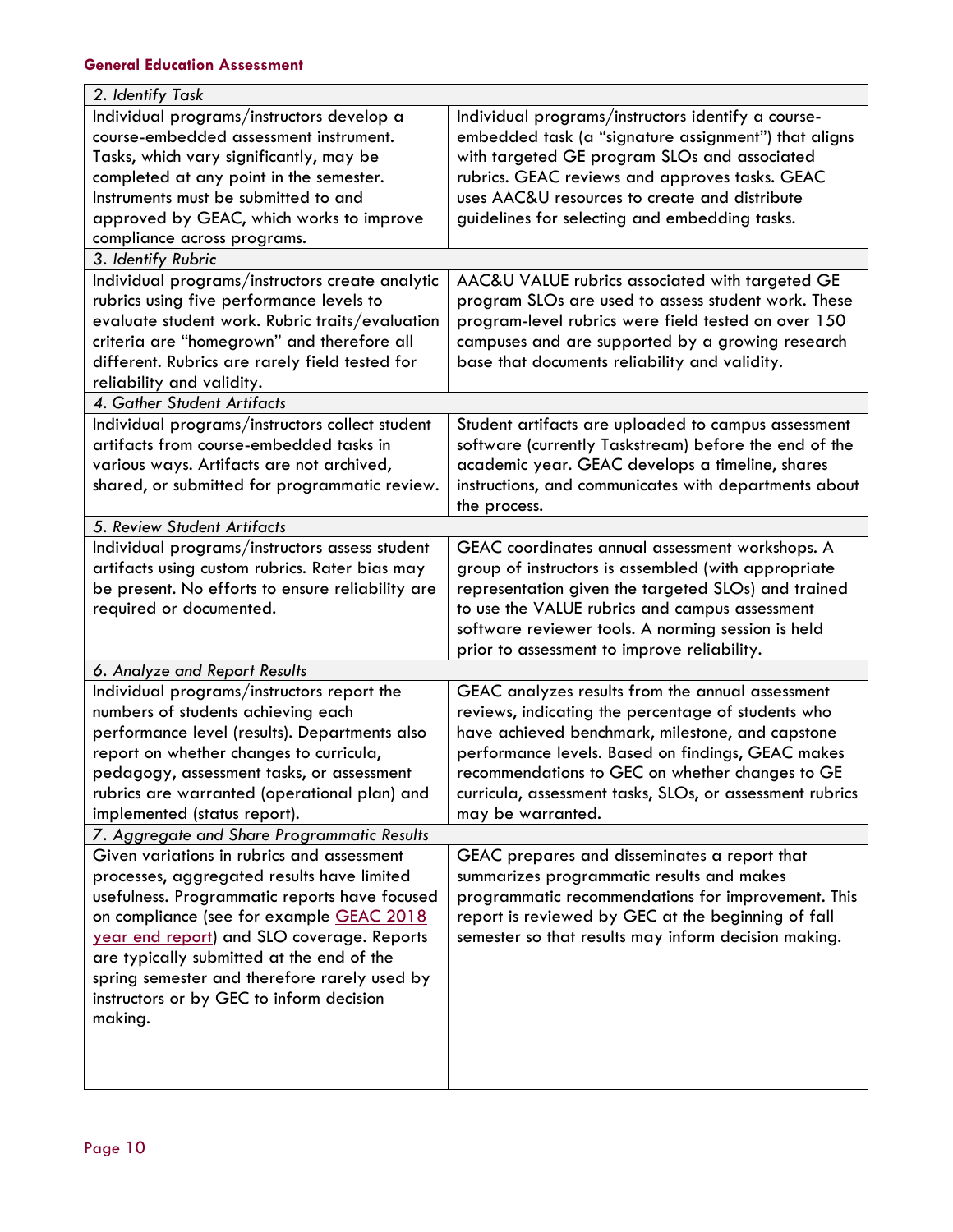| 8. Make Programmatic Improvements                                                        |                                                                                                                                                                                                                                                                                                                              |
|------------------------------------------------------------------------------------------|------------------------------------------------------------------------------------------------------------------------------------------------------------------------------------------------------------------------------------------------------------------------------------------------------------------------------|
| No programmatic improvements have been<br>made based on programmatic assessment<br>data. | Results lead to program-level improvements because<br>SLOs and rubrics are themselves programmatic by<br>design. Instructors across campus play an active role<br>in selecting assignments and reviewing student<br>artifacts, which over time may lead to greater<br>investment in-and coherence within-GE as a<br>program. |

#### **Anticipated Benefits**

Below is a summary of the benefits of updating GE assessment processes as described above:

- *Based on a well-established and vetted structure from AAC&U that aligns with UW System Shared Learning Goals and Transfer Requirements* (See "Adopting LEAP Essential Learning Outcomes and VALUE rubrics" above.)
- *Aligns with UWL Mission, Vision, and Values.* The spirit of LEAP closely aligns with the UWL values and vision because it focuses on student success and preparation.
- *Designed for program level assessment.* Using standardized VALUE rubrics for assessment (rather than individual course-level rubrics) allows for comparison of courses within a category as well as comparison across categories. SLO achievement can be tracked across time, making it easier to identify where improvement is needed. Further, LEAP learning outcomes are more specific than current GE SLOs, allowing for a more detailed insight into student learning.
- *Aligns with current UWL GE program.* Because the LEAP structure influenced prior revisions to the GE program, LEAP learning outcomes match GE category structure and language. Consequently, no changes to the current GE program are needed although programmatic assessment is likely to lead to systematic improvements.
- Allows for future modifications of UWL GE program. Because LEAP Essential Learning Outcomes are designed to be general and to fit a wide range of GE programs, these outcomes can be mapped onto any future changes to the UWL GE program.
- *Less work and increased value for GE faculty.* Course level assessment of the current UWL GE program (as implemented by GEAC) required multiple steps from faculty teaching GE courses (selection of task, approval of rubric, assessment, submission of results, reporting on future steps). The updated model will reduce this work by standardizing rubrics across SLOs via VALUE rubrics and having assessment activities performed once a year by a subset of faculty on a sample of student artifacts. Further, because the same VALUE rubric will be used to assess multiple GE courses, faculty will see how their individual course fits into the broader GE program.
- Improves coherence and communicability of current program. Updated catalog language will help students, instructors, administrators, parents, and other external audiences understand how GE contributes to student success.
- *Makes use of existing UWL faculty governance.* The actual modification, approval, and implementation of this updated framework will be accomplished via Faculty Senate, GEC, GEAC, etc. See "Coordinating roles, responsibilities, and actions" below.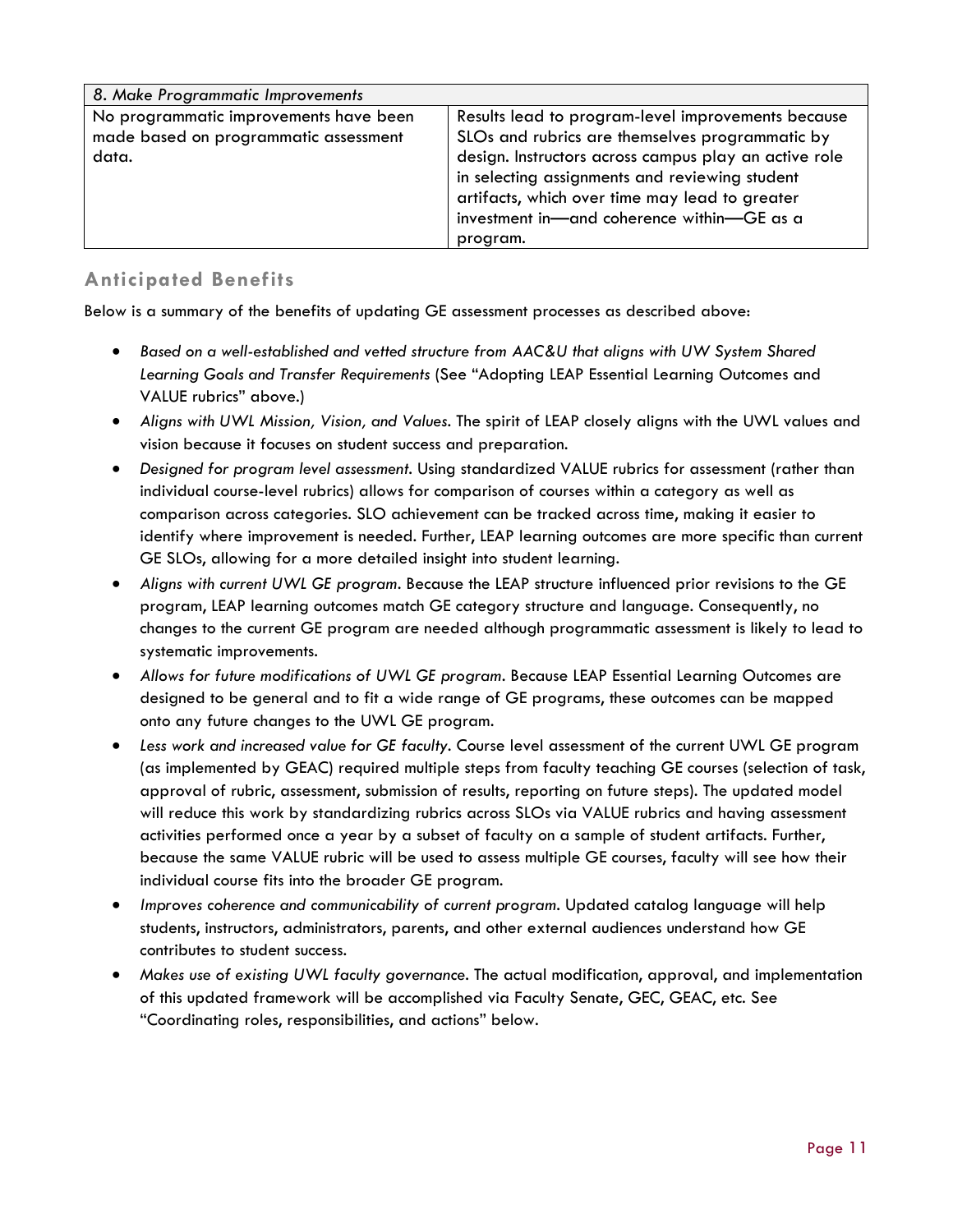#### **Anticipated Costs**

Costs would be minimal because this updated assessment process relies on existing resources. However, the following costs may be expected:

- *Compensation for faculty participating in assessment review retreats.* This assessment activity will be organized as a regular duty of GEAC. However, GE faculty who participate in annual assessment retreats will require compensation to perform these additional duties.
- Training for faculty participating in assessment review retreats. Assessors will require some training on the LEAP Essential Learning Outcomes, VALUE rubrics, and how to use assessment software. CATL and/or the University Assessment Coordinator may be able to provide this support.

## VII. COORDINATING ROLES, RESPONSIBILITIES, AND ACTIONS

This framework requires review by relevant faculty governance bodies with input from the campus community. In order to coordinate this work and ensure timely progress, the following timeline is recommended:

#### **Timeline**

- August 2019: Initial share with Assessment Advisory Board for feedback and endorsement.
- **August 2019**: Share with SEC and broad campus. Meet with SEC to present framework and develop plan for sharing with campus.
- **Fall 2019-Spring 2020**: SEC charge GEC and GEAC with review of this framework, collection of campus feedback, possible revisions, and potential approval.
- **Spring 2020**: GEC and GEAC submit final framework for Faculty Senate approval.
- Fall 2020: GEC and GEAC implement changes and begin programmatic assessment of GE.

#### **Roles and Responsibilities**

GE assessment at UWL is executed by GEAC under the direction of GEC. The **Faculty Senate website assigns** these roles and responsibilities:

- **General Education Committee**. GEC coordinates the General Education Program and all policies related to program level assessment. The General Education Committee uses assessment data when fulfilling its obligation to regularly review the program. (refer to Faculty Senate By-Laws, Part II, Section J)
- **General Education Assessment Committee**. GEAC reports to GEC and executes the assessment policies established by GE. (refer to Faculty Senate By-Laws, Part II, Section I)
- **Departments/Programs**. Departments and Programs are responsible for complying with the assessment policies established by GE. Departments/Programs are responsible for the design, implementation, and use of their assessment instruments.
- **University Assessment Coordinator**. The Assessment Coordinator serves as consultant to both GE and GEAC. The Assessment Coordinator also serves as a resource for Departments seeking to comply with the assessment policies established by GE.

Maintaining these roles, GEC and GEAC should work *collaboratively* on the following *draft* charges, each of which should be formally modified, approved, and distributed by Faculty Senate.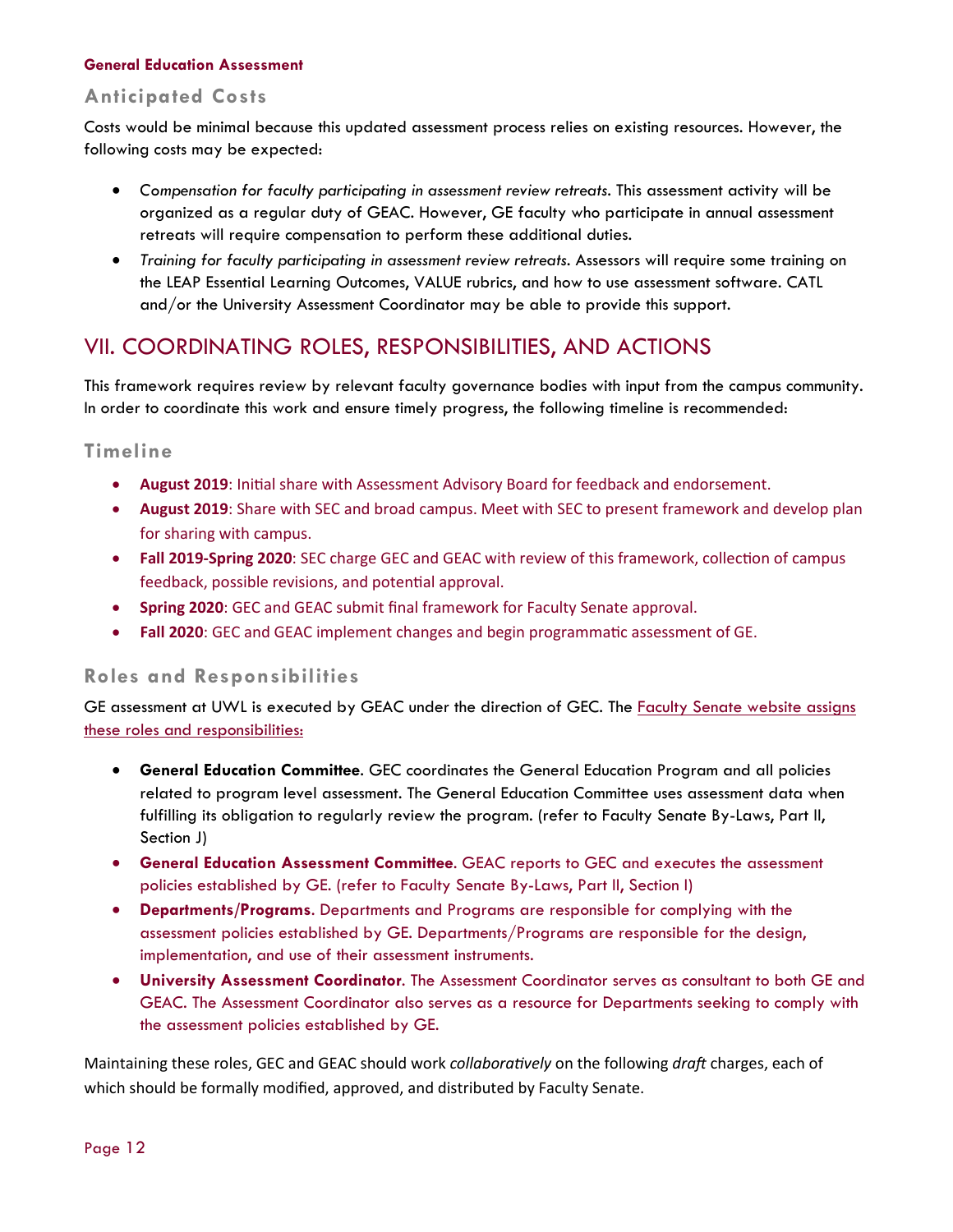#### **GEC**

GEC is currently charged by Faculty Senate with "Evaluating general education proposals within the established program structure, taking into consideration the needs of students and of society, the mission of the university, the necessity for quality general education, and the goals of the program (charge 4)." As part of this evaluative work, GEC should work on the following special charges:

- Review this framework, the LEAP Essential Learning Outcomes, and corresponding VALUE rubrics.
- Adopt or modify LEAP Essential Learning Outcomes and VALUE rubrics for UWL's GE program (faculty/staff input needed).
- Map SLOs onto existing GE categories, using faculty/staff input to ensure balanced coverage of SLOs.
- Update GE language on the UWL website and in the Undergraduate Catalog and communicate changes to faculty/staff and students (faculty/staff input needed).

#### **GEAC**

A standing Faculty Senate charge for this committee is "Coordinating and monitoring the assessment of General Education courses (charge 2)." As part of that work, GEAC should work on the following special charges:

- Review this framework, the LEAP Essential Learning Outcomes, and corresponding VALUE rubrics and provide feedback to GEC.
- Create a rotation cycle to ensure all selected program SLOs are assessed.
- Develop a plan for coordinating assessment review workshops, including how to select, train, and support participants and use campus assessment software to gather and review student artifacts. It is recommended that GEAC consult with peer institutions which already implement such assessment workshops.
- Create a communications timeline to coordinate programmatic assessment and design materials for informing university faculty and staff of changes to GE assessment.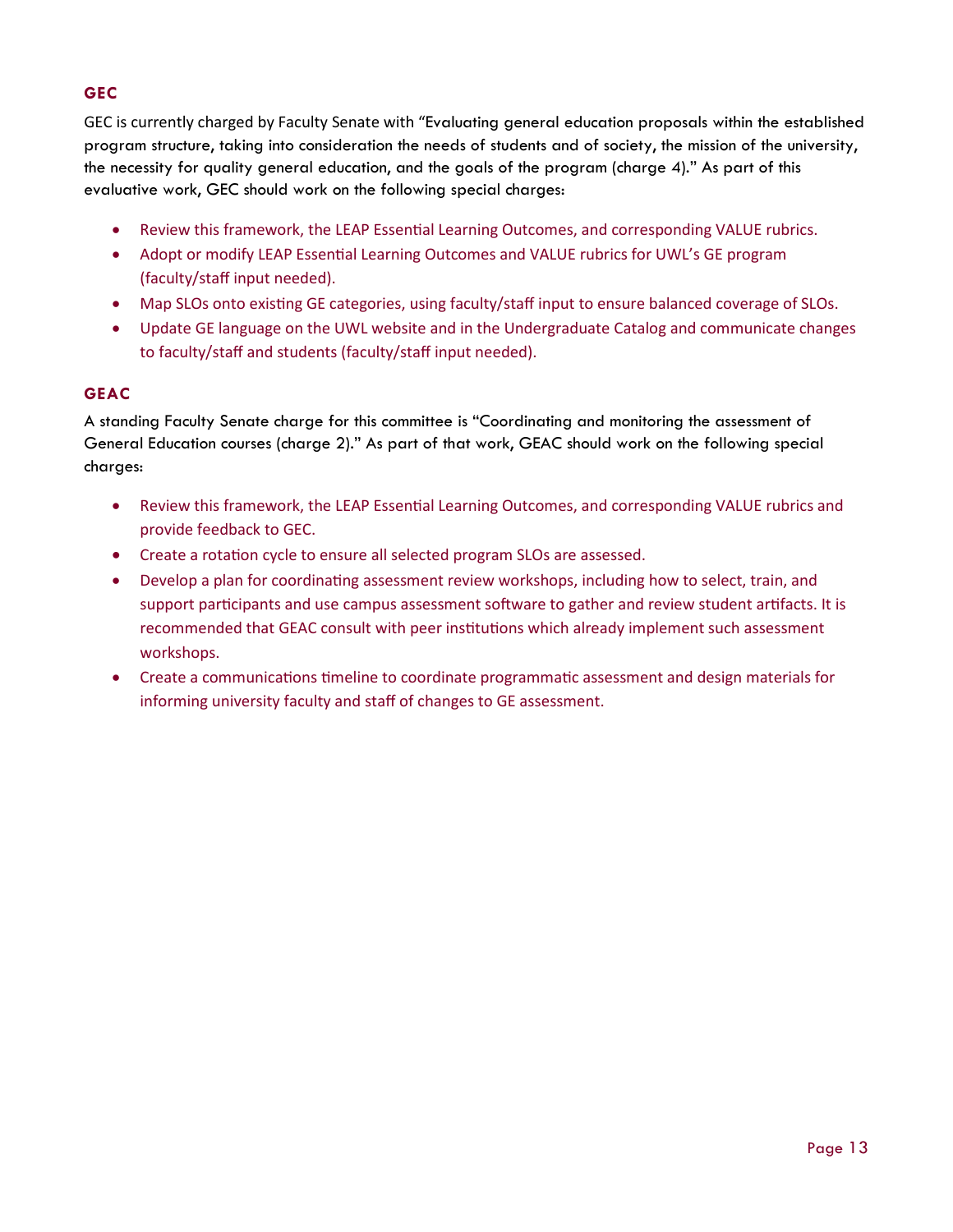## **REFERENCES**

- 1. UWL
	- a. [UWL's mission](https://www.uwlax.edu/chancellor/mission/)
	- b. [Advancing Transformational Education pillar of Sustaining Excellence, the UWL Strategic Plan](https://www.uwlax.edu/info/strategic-plan/)
	- c. [GE Program Mission Statement and Program Goals](http://catalog.uwlax.edu/undergraduate/generaleducation/)
	- d. [2006 HLC r](https://uwlax-my.sharepoint.com/:b:/g/personal/kparker_uwlax_edu/ESD2K8nyeCFAqRT1LYZyvwYBiIeABwRI5SSgpN8e_YMFNg?e=dBOKV4)eport
	- e. [GEAC assessment process](https://drive.google.com/file/d/0B5olNNrU5bqudnJHUW9FZDFmb3c/view)
	- f. [2011 HLC final monitoring report](https://uwlax-my.sharepoint.com/:b:/g/personal/kparker_uwlax_edu/Ec6HMM5GgNhBp8JHM_6hj3wBMDpY4FCcAo4V2gDrOGQQug?e=PWmXYX)
	- g. [2009 restructured GE learning outcomes](https://uwlax-my.sharepoint.com/personal/kparker_uwlax_edu/_layouts/15/onedrive.aspx?id=%2Fpersonal%2Fkparker%5Fuwlax%5Fedu%2FDocuments%2FStrategic%20Planning%2FTransformational%20Education%20Pillar%2FGen%20Ed%20AAG%20Folder%2FGen%20Ed%20History%2FNovember%202009%20GE%20SLOs%2Epdf&parent=%2Fpersonal%2Fkparker%5Fuwlax%5Fedu%2FDocuments%2FStrategic%20Planning%2FTransformational%20Education%20Pillar%2FGen%20Ed%20AAG%20Folder%2FGen%20Ed%20History&cid=952cff01-fbd8-4b7b-b419-2b3024e821e4)
	- h. [General Education assessment](https://www.uwlax.edu/faculty-senate/general-education/general-education-assessment/)
	- i. [2018-19 GEC charges](https://drive.google.com/drive/folders/19JA7RUstroz-gBuPeRwv198cRWLUovCx)
	- j. [2018-19 GEAC charges](https://drive.google.com/drive/folders/1-XZAsyB3UAyqmLC42QveykiSViu49Va_)
	- k. [National Survey on Student Engagement \(NSSE\) and Collegiate Learning Assessment \(CLA\)](https://www.uwlax.edu/institutional-research/assessment-transparency-framework/evidence-of-student-learning/)
	- l. [GE program SLOs](http://catalog.uwlax.edu/undergraduate/generaleducation/#slotext)
	- m. [2015-16 IRAP SLO coverage st](https://uwlax-my.sharepoint.com/:b:/g/personal/kparker_uwlax_edu/EVoULy06tSpDvNOwxjuHxo8BTbGgui6vqq7gLHPU-pOJZQ?e=Tf7d5Y)udy
	- n. [2014 UWL SLO structure revision](https://drive.google.com/file/d/0B5olNNrU5bquT1ZkbUxVMkROdEU/view?usp=sharing)
	- o. GEAC 2018 year end report
- 2. UW System
	- a. [UW System transferability requirements](https://www.wisconsin.edu/uw-policies/uw-system-administrative-policies/uw-system-undergraduate-transfer-policy/)
	- b. [UW System shared learning goals for baccalaureate students](https://www.wisconsin.edu/uw-policies/download/Shared-Learning-Goals.pdf)
- 3. LEAP
	- a. [American Association of Colleges and Universities \(AAC&U\)](https://www.aacu.org/)
	- b. [AAC&U LEAP \(Liberal Education and America's Promise\) initiative](https://www.aacu.org/leap)
	- c. [Essential Learning Outcomes](https://www.aacu.org/leap/essential-learning-outcomes)
	- d. [VALUE \(Valid Assessment of Learning in Undergraduate Education\)](https://www.aacu.org/value)
	- e. [VALUE rubrics](https://www.aacu.org/value-rubrics)
	- f. [VALUE rubric research](https://www.aacu.org/value/research)
	- g. [VALUE case studies](https://www.aacu.org/value/casestudies)
	- h. [Wisconsin as first LEAP state](https://www.aacu.org/leap/states/wisconsin)
	- *i. College Learning for the New Global Century* [description of LEAP essential learning outcomes](http://www.aacu.org/leap/documents/GlobalCentury_final.pdf)
	- j. [Principles of excellence](http://www.aacu.org/leap/documents/PrinciplesExcellence_chart.pdf)